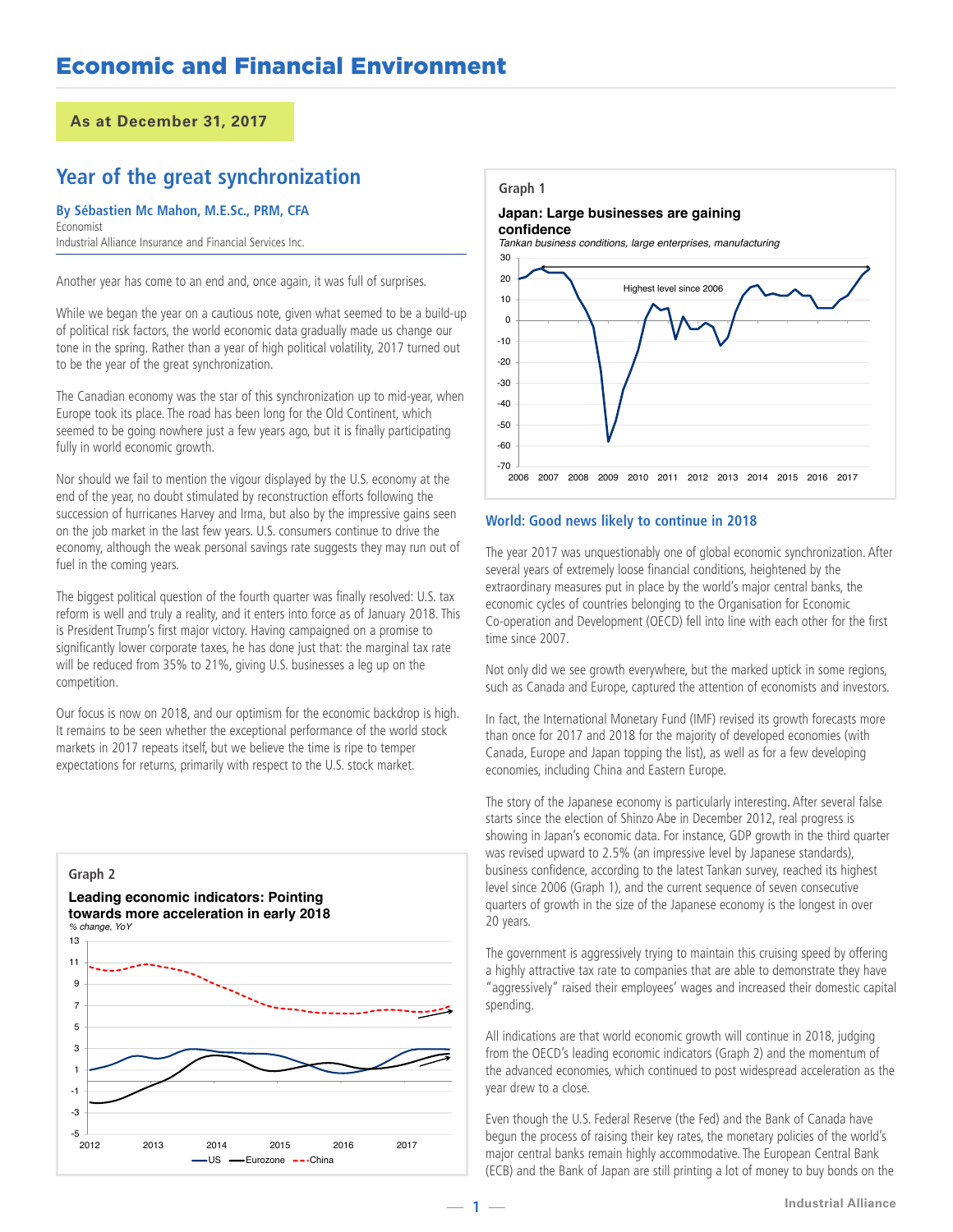secondary market and are keeping their policy interest rates in negative territory. The central banks of emerging countries, meanwhile, are taking advantage of the relative tightening within developed countries to implement their own rounds of monetary policy easing. In short, the ground remains fertile for an extension of the economic cycle.

In the end, the global economy is expected to display a real growth rate of 3.6% for 2017 and 3.7% in 2018, its best performances since 2011. Indeed, the Chinese economy, which continues to be an effective barometer of the global economy, showed a sharp increase in its foreign trade activities, with both exports and imports climbing at an annual pace of over 10%.

## **Europe: Strong and widespread growth**

We've been saying it for a few quarters now: the eurozone economy is at last participating fully in global economic growth, and all of its members are contributing to the effort.

Eurozone GDP growth has been outpacing U.S. GDP growth since early 2016 (Graph 3), and the leading economic indicators are largely pointing toward additional gains in 2018 (Graph 4). For example, the "new orders" component of the European manufacturing Purchasing Managers' Index (PMI) has increased every month except one since summer 2016, and its current level is consistent historically with a European GDP growth rate of 3% (Graph 5).

Another sign that current growth is sustainable is that it comes in large part from domestic demand. Strides made in the labour market over the last few years have greatly improved the financial situation of the European middle class, and this is reflected in data on domestic demand, which is finally catching up after lagging behind the U.S. and even Japan for the last few years (Graph 6).

The news could get even better for European households: the pace of employment growth has quickened considerably over the last few quarters, and indications are that this will further increase in 2018. Surveys among European businesses show that business confidence is sitting at a post-recession peak (Graph 7), and that the job market is not as tight as in North America, as can be seen by the unemployment rate which has just barely dropped below its pre-crisis level (Graph 8).



**Chart 1 Returns of the Canadian Bond Market As at December 31, 2017**

| Index                                 | Returns (%) |     |
|---------------------------------------|-------------|-----|
|                                       | 3 months    | YTD |
| FTSE TMX Canada Universe Bond Index   | 2.0         | 7.5 |
|                                       |             |     |
| FTSE TMX Canada Short Term Bond Index | 0.3         | 0.1 |
| FTSF TMX Canada Mid Term Bond Index   | 1.1         | 1.0 |
| FTSE TMX Canada Long Term Bond Index  | 5.2         | 7.0 |
|                                       |             |     |
| <b>FTSF TMX Canada Federal</b>        | 0.9         | 0.1 |
| <b>FTSE TMX Canada Provincial</b>     | 3.4         | 4.3 |
| FTSE TMX Canada Municipal             | 3.0         | 4.7 |
| FTSE TMX Canada Corporate             | 1.9         | 3.4 |

The result is that European household confidence is currently at a 25-year high. Combined with one of the highest savings rates in the industrialized countries, the picture for the coming year is very positive in Europe.

The business investment outlook is also favourable.

Germany, Europe's primary economic engine, is particularly sensitive to the global cycle and business confidence points to an increase in investment spending, both on European soil and internationally.

All this is regardless of the fact that the ECB is maintaining its ultra-accommodative monetary policy, which makes financial conditions highly favourable and supports an expansion of the credit cycle. On this front, we learned during the quarter that the ECB will continue its quantitative easing program until the end of 2018, and that it has not closed the door to the idea of extending it into 2019 should the outlook deteriorate.

### **United States: Entering the mature phase of economic expansion**

U.S. economic conditions remain highly favourable and are also pointing to a very good year for 2018. The country's GDP continued to grow in the fourth quarter and inflation remained below the 2% target.

We are now finally entering, after nearly ten years, the mature phase of the economic cycle, since U.S. GDP has reached the "potential" GDP level, that is, the level of production that the first world economy should have if it is operating at a sustainable pace, using all of its resources in an optimal fashion without causing overheating, which would lead to a rise in inflation (Graph 9).

While theoretical, this concept provides an effective guide for measuring the economic cycle. The message being sent out is that, since the third quarter of 2017, the U.S. economy has been operating at full capacity, as demonstrated by the unemployment rate which could soon drop below 4%. Conditions are now ripe for wage hikes and, possibly, the return of inflation.

The last two quarters of 2017 were characterized by rapid growth, buoyed by consumption and business investment. Consumers showed a historically high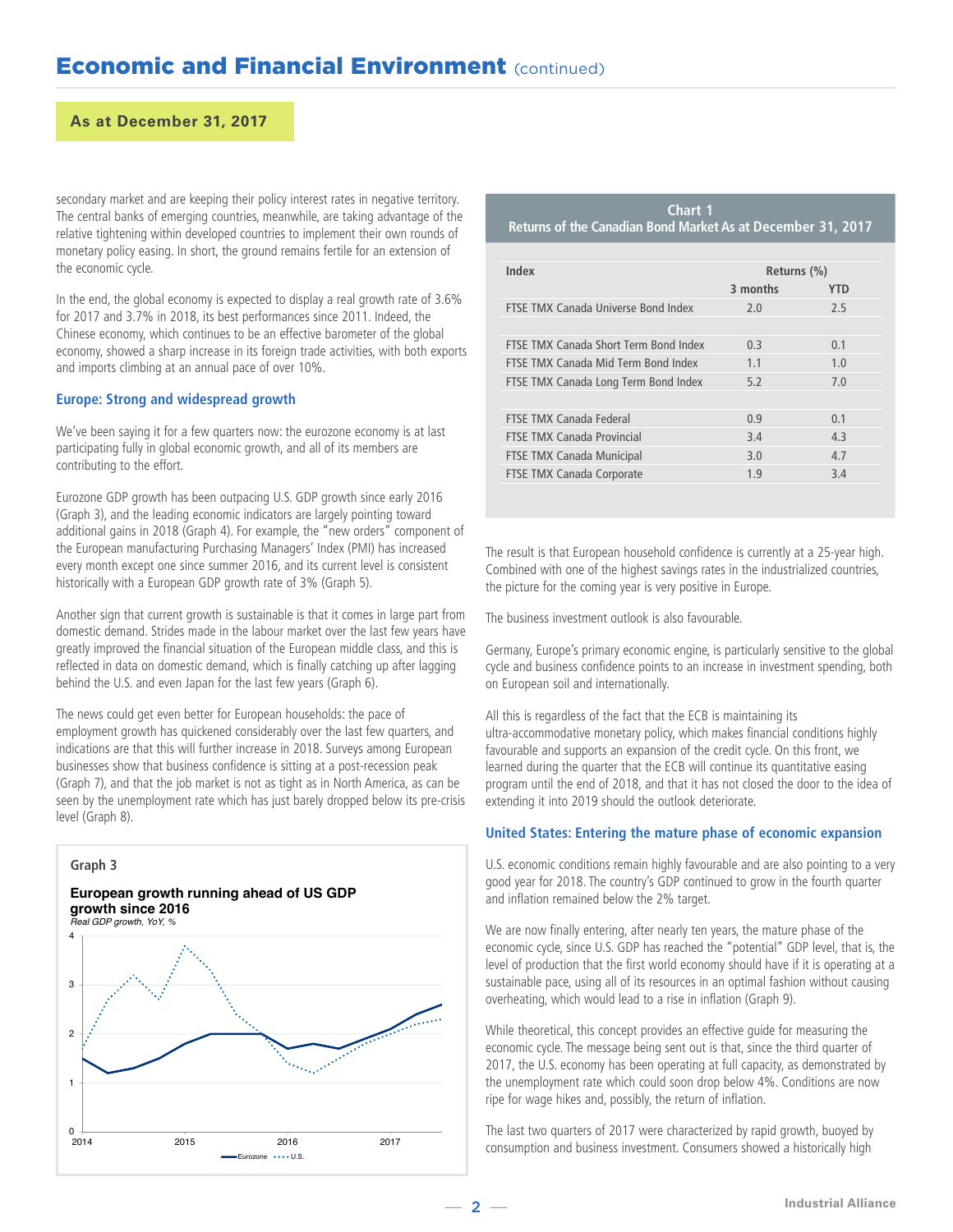|  | <b>Chart 2</b> |                                        |  |
|--|----------------|----------------------------------------|--|
|  |                | Market Returns as at December 31, 2017 |  |

| Index                               | Returns (%) |       |  |  |
|-------------------------------------|-------------|-------|--|--|
|                                     | 3 months    | YTD   |  |  |
| FTSE TMX Canada 91 Day T-Bill Index | 0.2         | 0.6   |  |  |
| FTSF TMX Canada Universe Bond Index | 7.0         | 7.5   |  |  |
| S&P/TSX Composite Index             | 4.5         | 9.1   |  |  |
| S&P 500 (Can. \$)                   | 6.8         | 13.7  |  |  |
| MSCI - EAFE (Can. \$)               | 4.4         | 16.7  |  |  |
| MSCI - World (Can. \$)              | 5.7         | 14.2  |  |  |
|                                     |             |       |  |  |
| Exchange Rate (Can. \$ / US \$)     | 0.2         | (6.6) |  |  |
|                                     |             |       |  |  |

**Chart 3 Market Returns as at December 31, 2017**

| Index                             | Returns (%) |            |  |  |
|-----------------------------------|-------------|------------|--|--|
|                                   | 3 months    | <b>YTD</b> |  |  |
| <b>S&amp;P/TSX Sector returns</b> |             |            |  |  |
| Energy                            | 0.7         | (7.0)      |  |  |
| <b>Materials</b>                  | 5.0         | 7.7        |  |  |
| Industrials                       | 4.3         | 19.7       |  |  |
| <b>Consumer Discretionary</b>     | 4.5         | 22.8       |  |  |
| <b>Consumer Staples</b>           | 6.2         | 7.8        |  |  |
| Health Care                       | 46.7        | 34.2       |  |  |
| <b>Financials</b>                 | 5.7         | 13.3       |  |  |
| <b>Information Technology</b>     | 3.4         | 16.8       |  |  |
| <b>Telecommunication Services</b> | 4.3         | 14.8       |  |  |
| <b>Utilities</b>                  | 2.6         | 10.8       |  |  |
| Real Estate                       | 6.0         | 11.2       |  |  |
|                                   |             |            |  |  |
| S&P/TSX Composite Index           | 4.5         | 9.1        |  |  |
|                                   |             |            |  |  |

level of confidence, bolstered by recent gains on the job market but also by the upsurge on financial markets as well as the strength of the real estate market.

Even though we expect the current momentum to continue through early 2018, it should be remembered that the pace is likely to slow during the year, given the progress of the economic cycle and the tighter labour market.

The quarter finally ended with the much-awaited adoption of tax reform, promised by President Trump during his election campaign in 2016. After several rounds of negotiation, Republican representatives in both Congress and the Senate agreed on a plan that will significantly reduce the tax rate for households and businesses, and should stimulate economic growth in the short-term. The long-term impact, however, is still uncertain given that several measures in the new fiscal plan will expire in the next ten years, and that the benefits enjoyed by U.S. households and businesses will be financed by an increase in the national debt.

The wealth distribution impact among households came under fire from many critics, who claim that once again it is the wealthiest households who will benefit the most. Given that richer households spend a smaller percentage of their income (in economist jargon, they have a lower marginal propensity to consume), we can expect that a large part of this reduction of the fiscal burden will simply be redirected into savings and will not stimulate economic activity as much as hoped.

On the business side, the reduction in the corporate tax rate should support investment, help revive worker productivity growth and, even more importantly, foster an extension of the economic cycle. The good news for investors is that this reduction enters into effect in January 2018 and will therefore give an immediate boost to the profitability of companies listed on the stock exchange.

### **Canada: Gradual return to normal**

As anticipated, the vigour of Canadian economic growth gradually returned to normal in the second half of the year. The frenetic pace of 3.5% growth in real GDP recorded from mid-2016 to mid-2017 was clearly not sustainable, and could be largely attributed to a recovery in oil production following the 2016 Fort McMurry forest fires.

The conclusion remains, however, that 2017 was a vintage year for the Canadian economy, as testified by the unemployment rate which fell to 5.9% in November, a slim tenth above the historical low of 5.8% reached in October 2007. It should be said that the Canadian job market saw one of its best annual performances in history, with the creation of 344,000 jobs in the first 11 months of the year, all full-time, a record not seen in over 10 years.

Businesses say they are more confident in the long-term outlook and investment intentions, despite a slight dip since the start of the year, remain at high levels and rival those seen before the oil shock of 2014. The relative weakness of the Canadian dollar is still stimulating the competitiveness and profitability of Canadian companies, and exporting companies are still enjoying the benefits of a solid world economy.

As can be seen elsewhere among the developed countries, inflation remains below the 2% target, a phenomenon which the Bank of Canada attributes partly to temporary factors but primarily to structural factors.

It highlights the importance of international competition, which has eroded the negotiation power of unions as well as the capacity of producers to raise their prices. Moreover, the constant decline in worker productivity growth, demographic changes (in short, retiring baby boomers generally have higher salaries than the younger people replacing them) as well as technological changes (which can be qualified as "the Amazon effect") are all contributing to keeping wage and price growth at lower levels than in the past.

The underlying message is that even though the Canadian economy is now operating at full employment, a level that usually leads to an increase in wages and inflation, the "new economic reality" is such that inflation pressures may stay under control for some time still.

-<sup>3</sup> - **Industrial Alliance** Yet one important domestic factor must still be taken into consideration: 2018 will bring significant hikes to minimum wage in Ontario and Alberta, adding to September's minimum wage hike in British Columbia. These hikes affect more than minimum wage workers: wages of all employees earning less than \$15 an hour will automatically go up, and will require additional increases to maintain the premium they enjoyed previously over minimum wage. This phenomenon,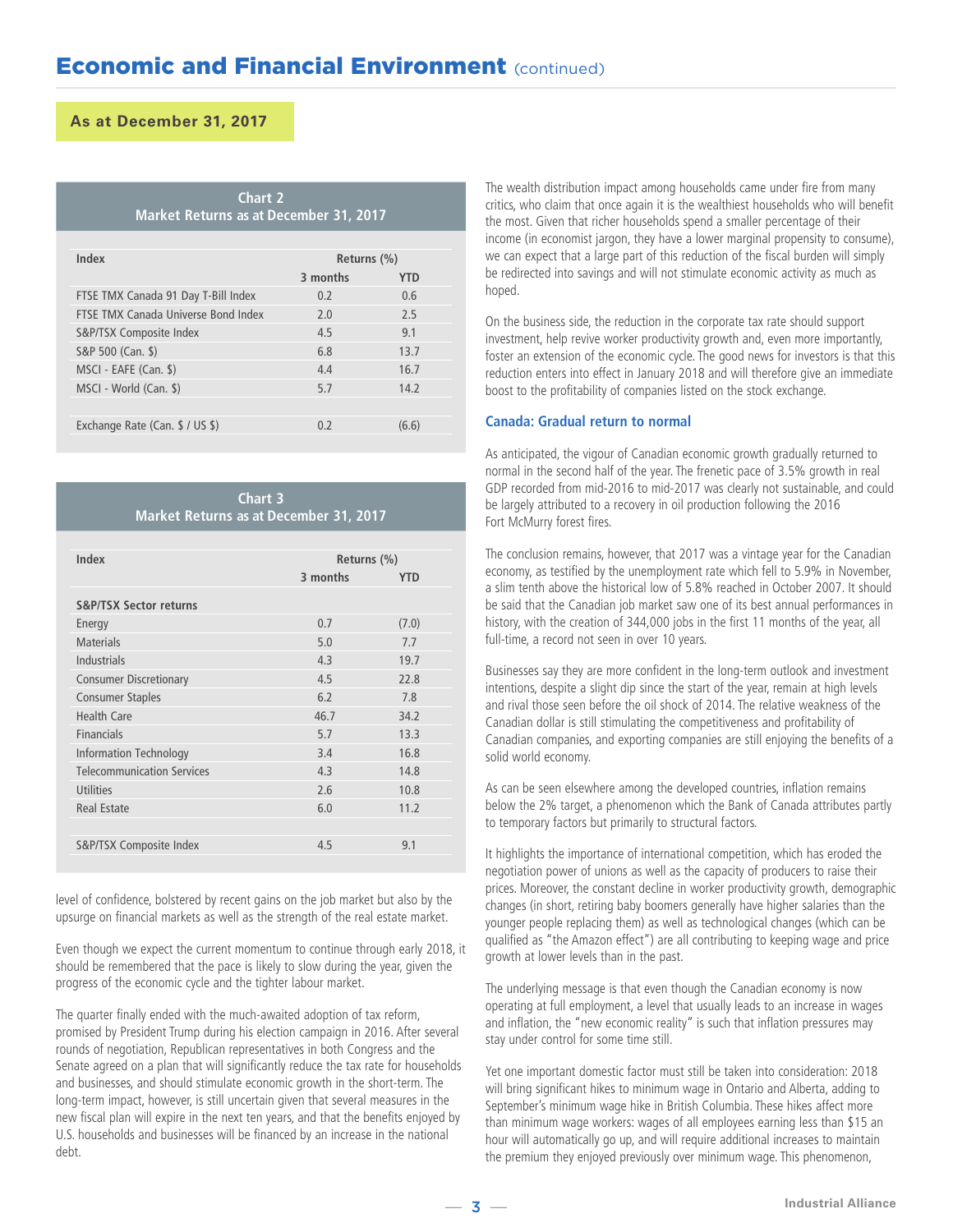| Chart 4<br>Asset mix: Diversified Fund (040) |                |                |      |                  |                                        |                      |  |  |  |
|----------------------------------------------|----------------|----------------|------|------------------|----------------------------------------|----------------------|--|--|--|
|                                              | Min.           | <b>Neutral</b> | Max. | Actual<br>Weight | Over Weight $(+)/$<br>Under Weight (-) | Change<br>in quarter |  |  |  |
| <b>Money Market</b>                          | $\mathbf{0}$   | 5              | 25   | 8.0%             | 3.0%                                   | $0.0\%$              |  |  |  |
| Gold (ingot)                                 |                | $\mathbf{0}$   |      | 2.0%             | 2.0%                                   | $0.0\%$              |  |  |  |
| Canadian Bonds                               | 20             | 45             | 70   | 31.0%            | $-14.0%$                               | $+1.0%$              |  |  |  |
| <b>International Bonds</b>                   | $\overline{0}$ | $\mathbf{0}$   | 15   | $0.0\%$          | $0.0\%$                                | $0.0\%$              |  |  |  |
| Total - Bonds                                | 20             | 45             | 70   | 31.0%            | $-14.0%$                               | $+1.0%$              |  |  |  |
| <b>Canadian Equities</b>                     | 5              | 25             | 45   | 31.0%            | $+6.0%$                                | $+1.0%$              |  |  |  |
| U.S. Equities                                | $\mathbf{0}$   | 12.5           | 45   | 13.5%            | $+1.0%$                                | $-4.5%$              |  |  |  |
| <b>International Equities</b>                | $\overline{0}$ | 12.5           | 45   | 14.5%            | $+2.0%$                                | $+2.5%$              |  |  |  |
| <b>Emerging Markets</b>                      | $\mathbf{0}$   | $\overline{0}$ | 45   | $0.0\%$          | $0.0\%$                                | $\qquad \qquad -$    |  |  |  |
| <b>Total - Foreign Equities</b>              | 5              | 25             | 45   | 28.0%            | $+3.0%$                                | $-2.0%$              |  |  |  |
| Total - Portfolio                            |                | 100            |      | 100.0%           |                                        |                      |  |  |  |

specific to Canada, should cause domestic inflation to be slightly stronger than elsewhere in the world.

In this context, the Bank of Canada will probably go ahead with two to three hikes of its key policy rate in 2018, despite the cautious tone it employed at the end of the quarter. However, it is likely that the Bank will keep its monetary policy unchanged in the first quarter given the uncertainty tied to the renegotiation of the North American Free Trade Agreement (NAFTA), which will probably be finalized in March or April.

## **Financial markets: Another good year on the exchanges**

The year 2017 was marked by low volatility for most asset classes. For example, the S&P 500's biggest dip was less than 3% (Graph 10), resulting in the least volatile stock market year in history.

It should not be forgotten that the last few years gave investors returns that were well above the historical average on the stock markets. For instance, the annual average return of the U.S. stock market, in Canadian dollars and including dividends, exceeded 20% from 2012 to 2016. We therefore find ourselves at the dawn of 2018 with exchanges where valuations are sitting at historically high levels, which argues in favour of moderating expectations for returns in the coming years.

Top of the list, of course, is the U.S. stock market, now trading at more than 18 times expected earnings for the coming year, a level exceeding the 2007 peak. The in extremis adoption of the tax reform plan at the end of December does slightly brighten the picture, since the reduction in the corporate tax rate (to drop from 35% to 21% in January 2018) should, according to the consensus of Wall Street analysts, push earnings of S&P 500 companies up some 10% in 2018. The conclusion remains that the U.S. stock market is currently trading at multiples that are high on a historical basis, but that growth in earnings could generate additional gains in the coming year.

We therefore predict a more moderate performance of the U.S. stock market in 2018 but remain optimistic about the outlook for other exchanges. After all, as mentioned above, the North American economy is now entering the mature phase of its economic cycle, which is usually characterized by an increase in

volatility on the financial markets and good performances by the cyclical sectors (energy, materials) as well as by the financial sector.

In this context, the Canadian stock market seems particularly attractive, currently trading at a discount of more than 10% compared to the U.S. market (according to calculations based on forward price/earnings ratios, Graph 11). The energy sector in particular weighed down the performance of the S&P/TSX Index, and a comeback in this sector, potentially supported by a sustained increase in the price of oil, could help the Canadian stock exchange deliver a healthy performance in 2018. This is to say nothing of the possibility of the Bank of Canada surprising everyone with more than two rate hikes during the year, thereby stimulating Canadian bank stocks.

We also remain positive with respect to the Europe, Australasia and Far East (EAFE) stock markets and the emerging markets, which are trading at discounts of 20% and 30% respectively against the U.S. market, again on a comparative basis of forward price/earnings ratios (Graph 12).

The economic situations of Europe and Japan (the key regions represented by the MSCI - EAFE Index) and of the emerging countries (MSCI - Emerging Markets Index) are still attractive, and international investors are likely to remain interested in these two markets which have not yet reached their 2007 highs (Graph 13). By way of comparison, the North American stock markets, represented by the S&P 500 Index and the S&P/TSX Index, are trading respectively at levels 75% and 7% higher than those reached in 2007.

Finally, we continue to expect a strengthening of the Canadian dollar in 2018, which could be pushed upward by the tightening of Canadian monetary policy and end the year around 83 to 85 cents.

In 2017, the Canadian bond market, measured by the FTSE TMX Canada Universe Bond Index, was up 2.5%. The FTSE TMX Canada Short Term Bond Index ended the year without fanfare, posting a return of just 0.1%. Meanwhile, the FTSE TMX Canada Long Term Bond Index delivered an attractive return of 7%.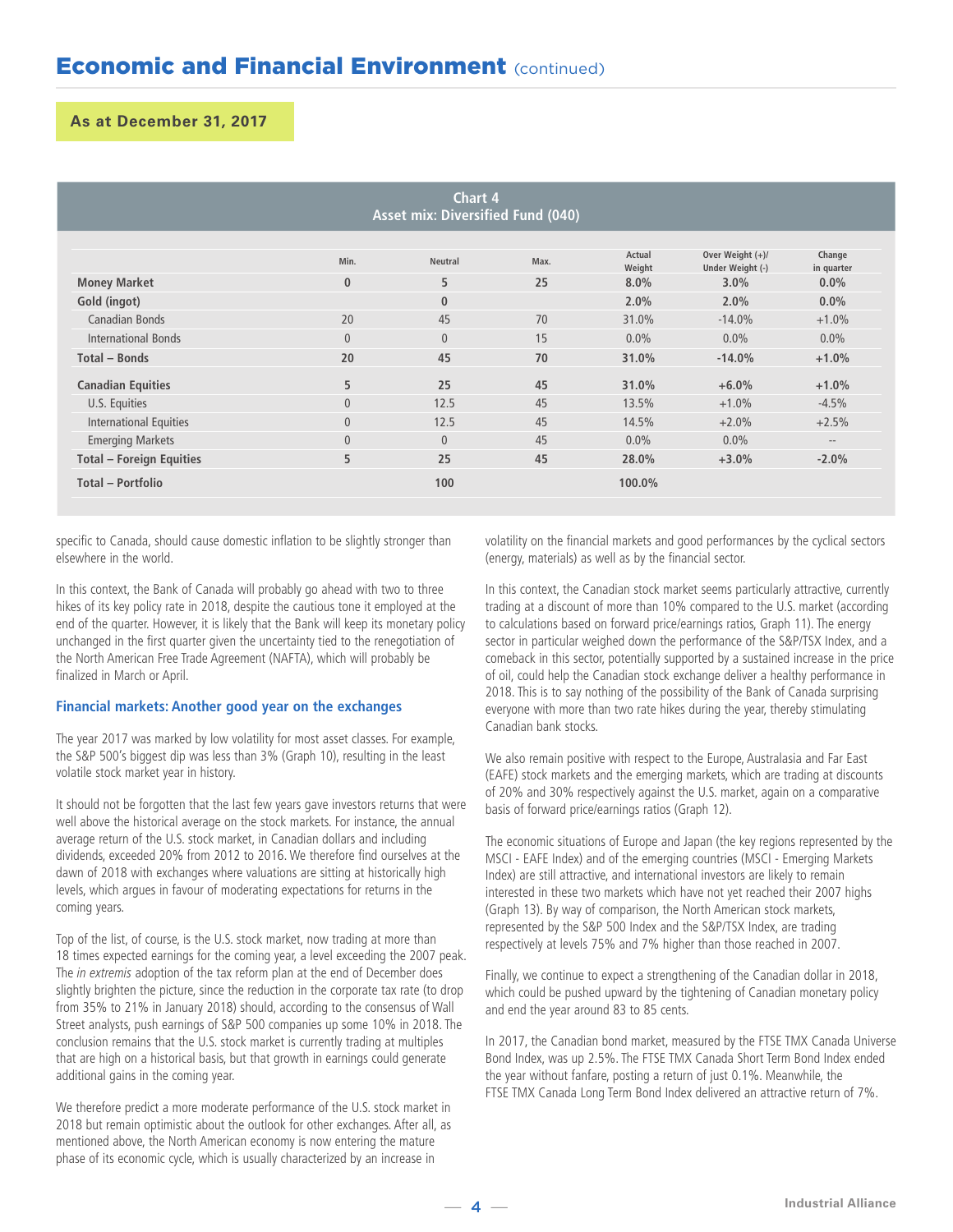## **Economic and Financial Environment (continued)**

**As at December 31, 2017**

| Chart 5<br>Estimated Gross Returns for the Next 12 Months Starting on December 31, 2017 |                      |     |               |     |                                        |  |  |
|-----------------------------------------------------------------------------------------|----------------------|-----|---------------|-----|----------------------------------------|--|--|
| <b>Market indicators</b>                                                                | Interest or dividend | $+$ | Capital gains | $=$ | <b>Total estimated</b><br>gross return |  |  |
| FTSE TMX Canada 91 Day T-Bill Index                                                     | 1.35%                |     | $0.00\%$      | $=$ | 1.35%                                  |  |  |
| FTSE TMX Canada Universe Bond Index                                                     | 3.35%                |     | $(4.60)\%$    | $=$ | $(1.25)\%$                             |  |  |
| Canadian stocks (S&P/TSX Composite Index) including dividends                           |                      |     |               |     | 9% to 11%                              |  |  |

The U.S. stock market, measured by the S&P 500 Index, delivered substantial returns in 2017, up 21.8% (13.7% in Canadian dollars). The Canadian stock market finished the year with a respectable return of 9.1% for the S&P/TSX Composite Index.

Stock markets in Europe and Asia had an excellent year in 2017. The European stock market, represented by the MSCI - Europe Index, was up 13.1% (17.8% in Canadian dollars), the MSCI - EAFE climbed 15.2% (16.7% in Canadian dollars), and the MSCI - World advanced 18.5% (14.2% in Canadian dollars). The first star of 2017, however, goes to the emerging markets, measured by the MSCI - Emerging Markets Index, which jumped 31.0% (28.5% in Canadian dollars).

## **Strategy: Flattening of the yield curve and renewed volatility**

The major central banks are unanimous in their forecasts: we can expect growth in the coming year, but inflation is under control. The conclusion for the bond market is therefore clear: upward pressures on long-term interest rates should be limited.

In a context of North American monetary policy tightening as well as prospects of an eventual end to quantitative easing in Europe, we foresee a continued flattening of the yield curves. The U.S. yield curve, measured by the spread between 10-year rates and 2-year rates, is slowly reaching the threshold of 50 basis points, a level that generally corresponds to more volatility but also to expectations of lower returns (Graph 14).

If, as we anticipate, volatility makes a comeback in 2018, it will be important for investors to conserve a certain level of cash within their portfolio so as to be in a position to seize opportunities offered by the markets.

Bond holdings will also play an important stabilizing role within diversified portfolios, even if bond market returns are not expected to exceed those of the stock markets.

In the fourth quarter of 2017, we maintained our strategy of staying slightly overweight in equities. This was done through foreign equities, with an overweighting of European and Asian stocks, as well as in "growth" sectors such as information technology.

As the year ended, we noted the enduring appeal for the stock markets, with the adoption of U.S. tax reforms expected to bolster earnings of U.S. companies. The Fed has announced its intention of raising its key rate three times in 2018, which is once more than currently anticipated by the bond market. This suggests some potential for surprise, which could push interest rates up slightly during the year.

Finally, the ECB will play a key role in 2018, since it will in all likelihood announce the end of its quantitative easing program during the year. Such an event should push interest rates up worldwide.

In this context, we again proceeded, at the end of the quarter, to reduce our funds' exposure to the U.S. stock market and to increase their exposure to stock markets in Canada and overseas.

This strategy of staying overweight in equities remains accompanied by a holding of index put options in order to protect portfolios from a sudden drop in the market.

We remain underweight in bonds, given the international trend toward monetary policy tightening and, especially, new prospects of Canadian policy rate hikes in 2018. We have nonetheless maintained a dynamic duration management strategy compared to our peers during the quarter, taking positions in long-term U.S. bonds in order to protect portfolios from a stock market decline and to benefit from the level of long-term U.S. rates, which appear well anchored for the moment.

At the end of the quarter, Canadian equities represented 31% of the Diversified Fund against a total of 28% for foreign equities.

The weight of bonds increased slightly to 31%, a level that is well below the 45% target, in light of the solid performance of this asset class.

Cash now accounts for a rather neutral level of 8% of the Fund's assets, giving us the flexibility to seize any opportunities that may present themselves on the markets.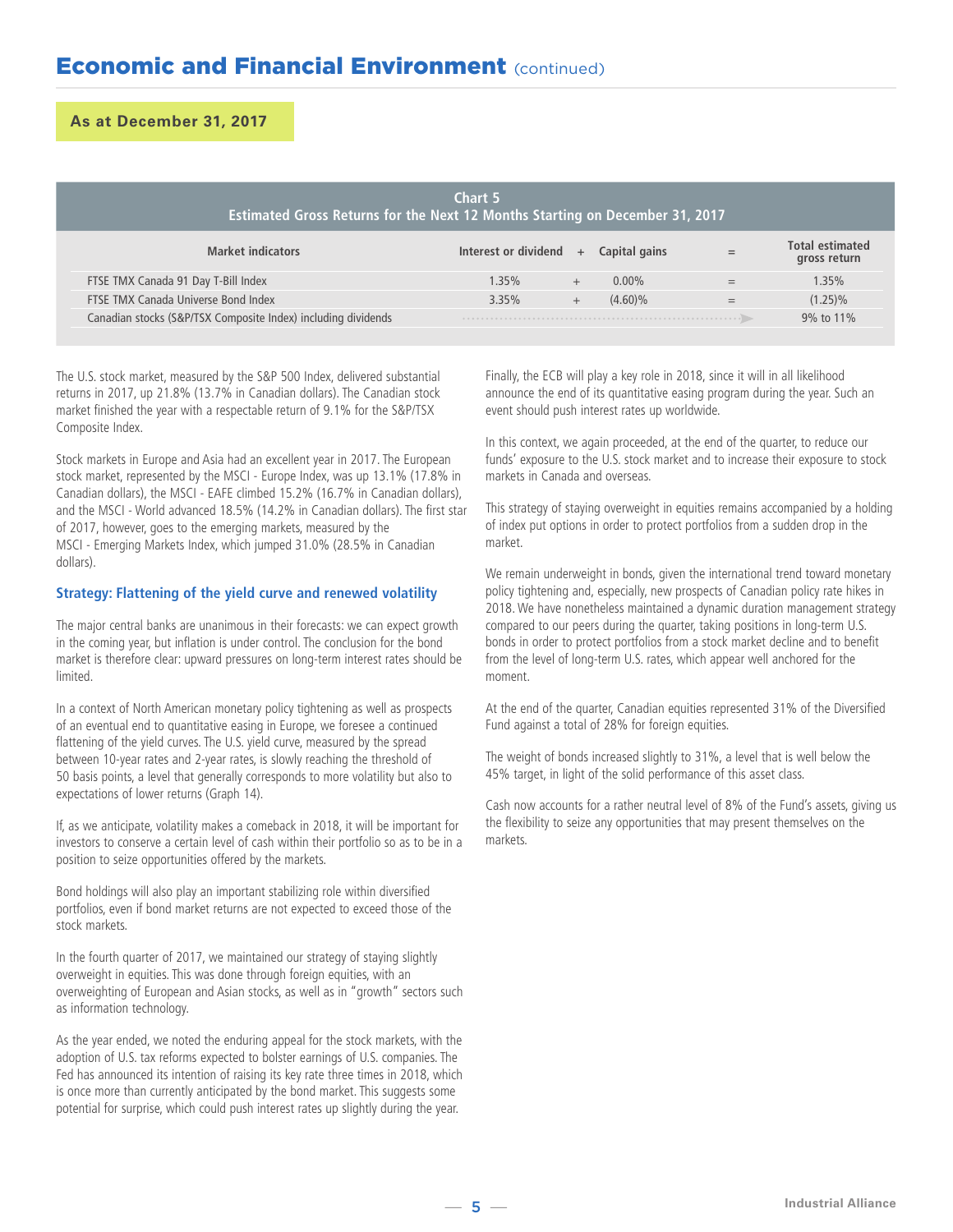| Chart 6<br><b>Economic and financial scenarios</b> |                   |      |      |                   |      |      |                                    |                   |
|----------------------------------------------------|-------------------|------|------|-------------------|------|------|------------------------------------|-------------------|
|                                                    |                   |      |      | Economic scenario |      |      |                                    |                   |
|                                                    |                   |      |      |                   |      |      | Change since<br>September 30, 2017 |                   |
|                                                    |                   | 2015 | 2016 | 2017              | 2018 | 2019 | 2018                               | 2019              |
| <b>United States</b>                               | Real GDP          | 2.9% | 1.5% | 2.3%              | 2.5% | 2.2% | $+0.2%$                            | $\qquad \qquad -$ |
|                                                    | Inflation rate    | 0.1% | 1.3% | 2.1%              | 2.1% | 2.2% | $\cdots$                           | $\qquad \qquad -$ |
|                                                    | Unemployment rate | 5.3% | 4.9% | 4.4%              | 4.0% | 3.8% | $-0.2%$                            | $\qquad \qquad -$ |
|                                                    |                   |      |      |                   |      |      |                                    |                   |
| Canada                                             | Real GDP          | 1.0% | 1.4% | 3.0%              | 2.2% | 1.8% | $\qquad \qquad -$                  | $\qquad \qquad -$ |
|                                                    | Inflation rate    | 1.1% | 1.4% | 1.6%              | 2.0% | 2.0% | $+0.1%$                            | $\qquad \qquad -$ |
|                                                    | Unemployment rate | 6.9% | 7.0% | 6.4%              | 6.0% | 6.0% | $-0.3%$                            | $\cdots$          |

| Financial scenario*   |                        |        |                  |                                    |           |         |                                                |
|-----------------------|------------------------|--------|------------------|------------------------------------|-----------|---------|------------------------------------------------|
|                       |                        |        | <b>Targets</b>   | Change since<br>September 30, 2017 |           |         |                                                |
|                       |                        | Actual | <b>June 2018</b> | <b>June 2018</b>                   | Dec. 2018 |         |                                                |
| Interest rate         |                        |        |                  |                                    |           |         |                                                |
|                       | U.S. 10-year rates     | 2.33%  | 2.70%            | 2.95%                              | 3.25%     | $-0.20$ | $\qquad \qquad -$                              |
|                       | Canada 10-year rates   | 2.10%  | 2.35%            | 2.60%                              | 2.95%     | $-0.05$ | $\qquad \qquad -$                              |
| <b>Exchange rates</b> |                        |        |                  |                                    |           |         |                                                |
|                       | US \$/Can. \$          | 0.8    | 0.83             | 0.85                               | 0.85      | $-0.02$ | $\hspace{0.1mm}-\hspace{0.1mm}-\hspace{0.1mm}$ |
|                       | US \$/Euro             | 1.18   | 1.20             | 1.22                               | 1.25      | $-0.02$ | $\qquad \qquad -$                              |
|                       | Oil price (WTI), US \$ | 51.67  | 59               | 60                                 | 60        | $+4$    | $\qquad \qquad -$                              |
|                       | S&P 500                | 2,519  | 2,870            | 2,950                              | 3,050     | $+120$  | $\qquad \qquad -$                              |
|                       | S&P/TSX                | 15,635 | 17,175           | 17,825                             | 19,075    | $+525$  | $\qquad \qquad -$                              |
|                       |                        |        |                  |                                    |           |         |                                                |

\* end of period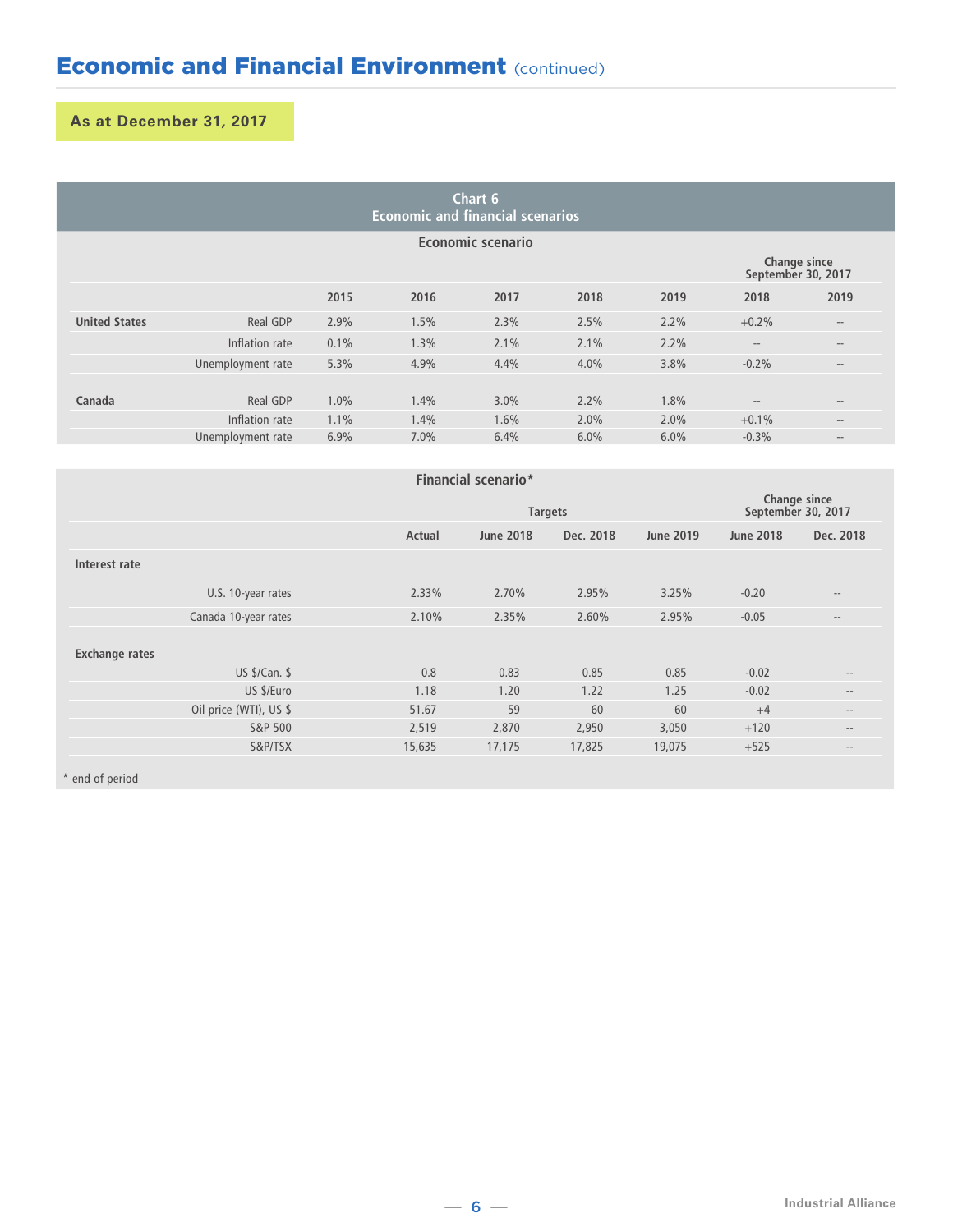## **Economic and Financial Environment (continued)**



#### **Graphique 6**



**Graph 8**





### **Graph 7**

#### **Europe: Corporate optimism is elevated**

*European Commission Euro Area Business Climate Indicator*



## **Graph 9**

#### **U.S.: An economy that is now at its full potential**

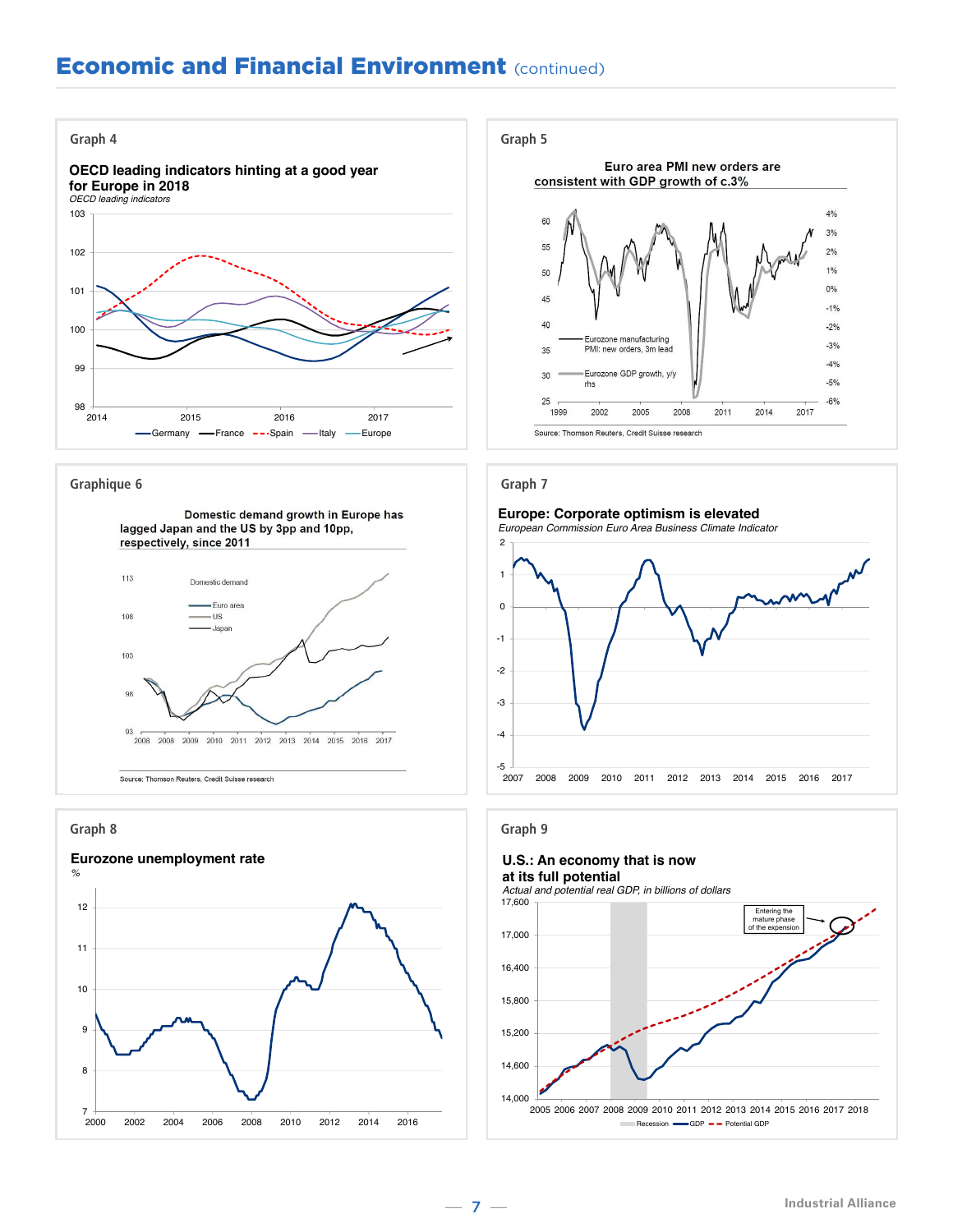## **Economic and Financial Environment (continued)**













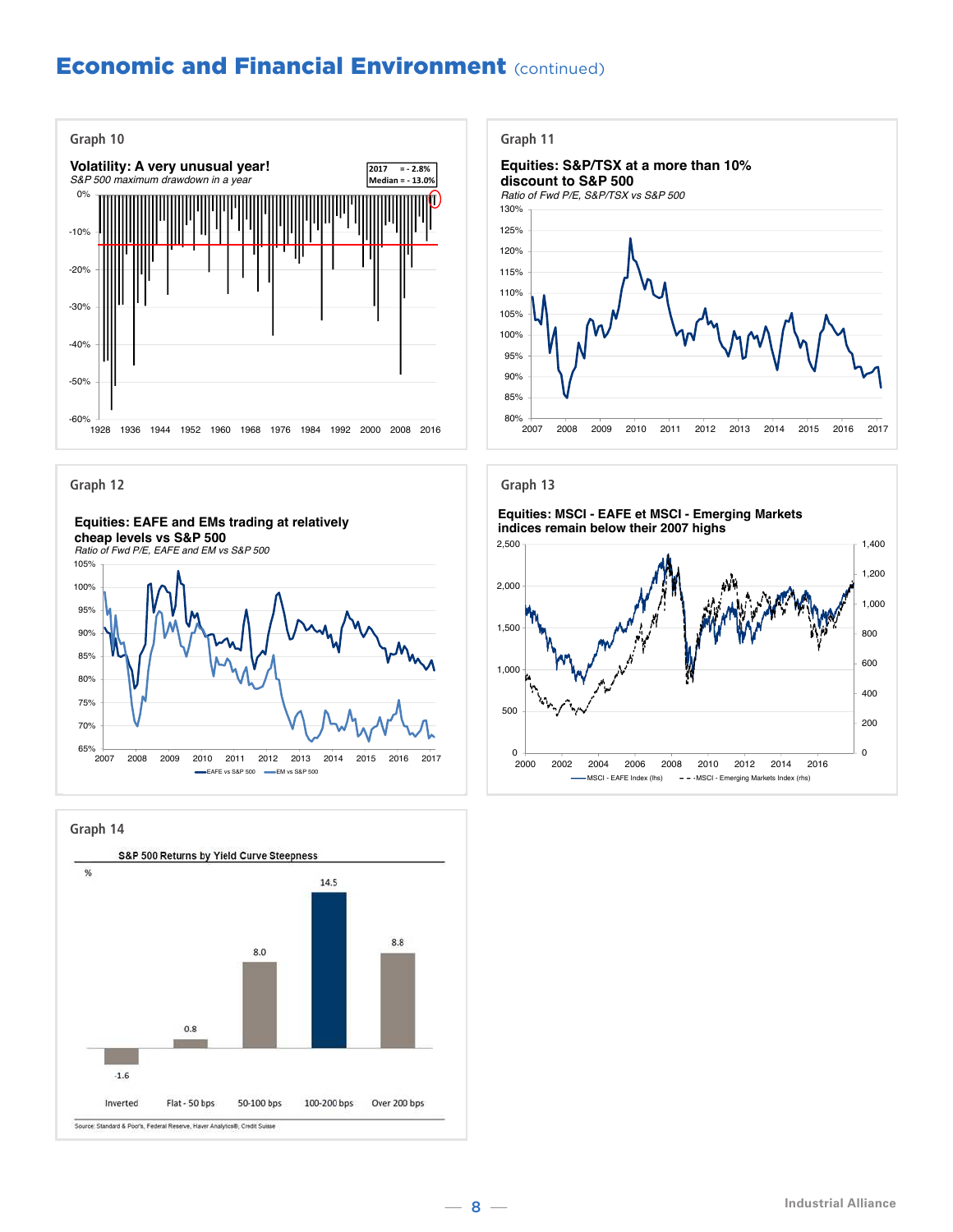## Market indicators

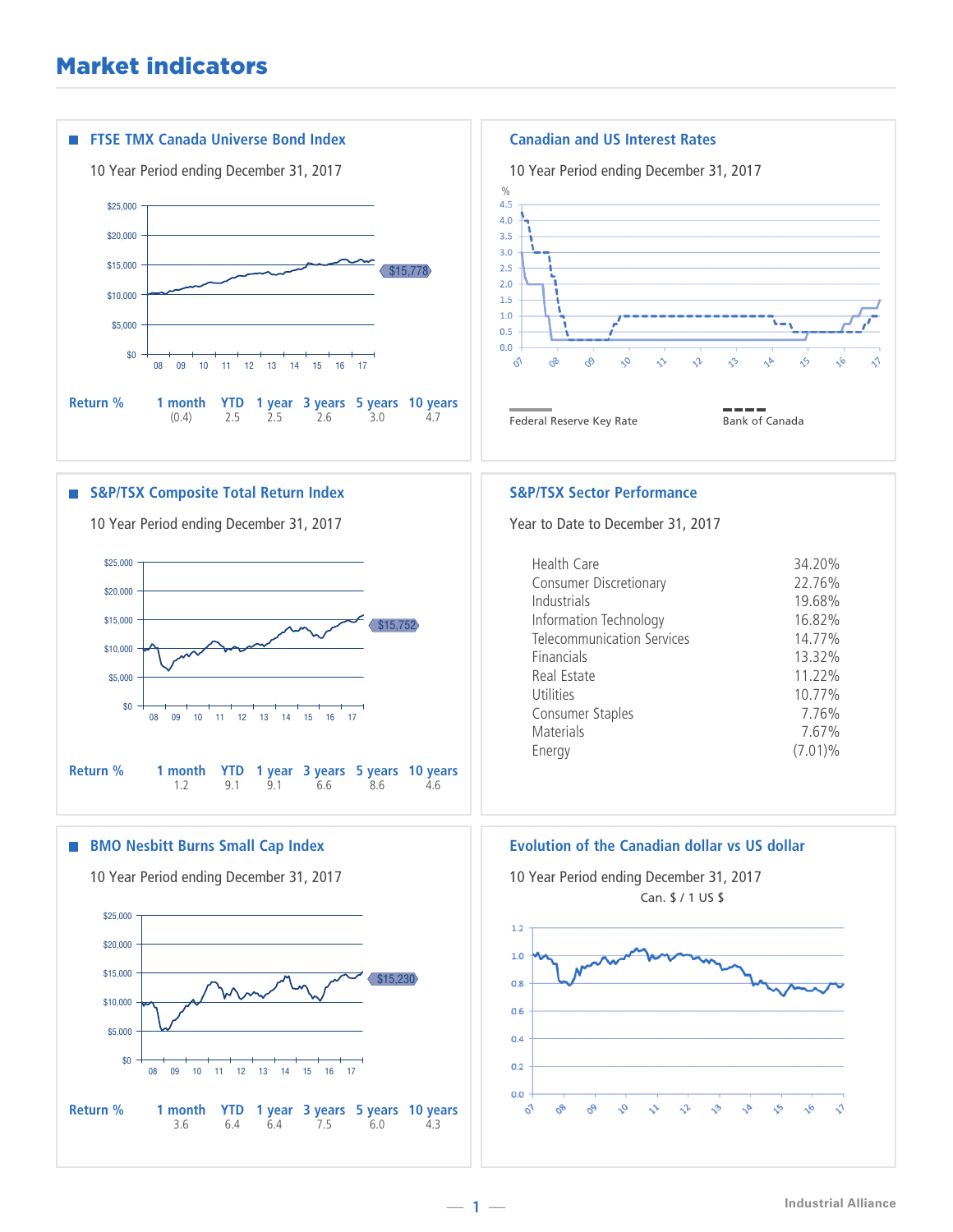## **Market indicators (continued)**